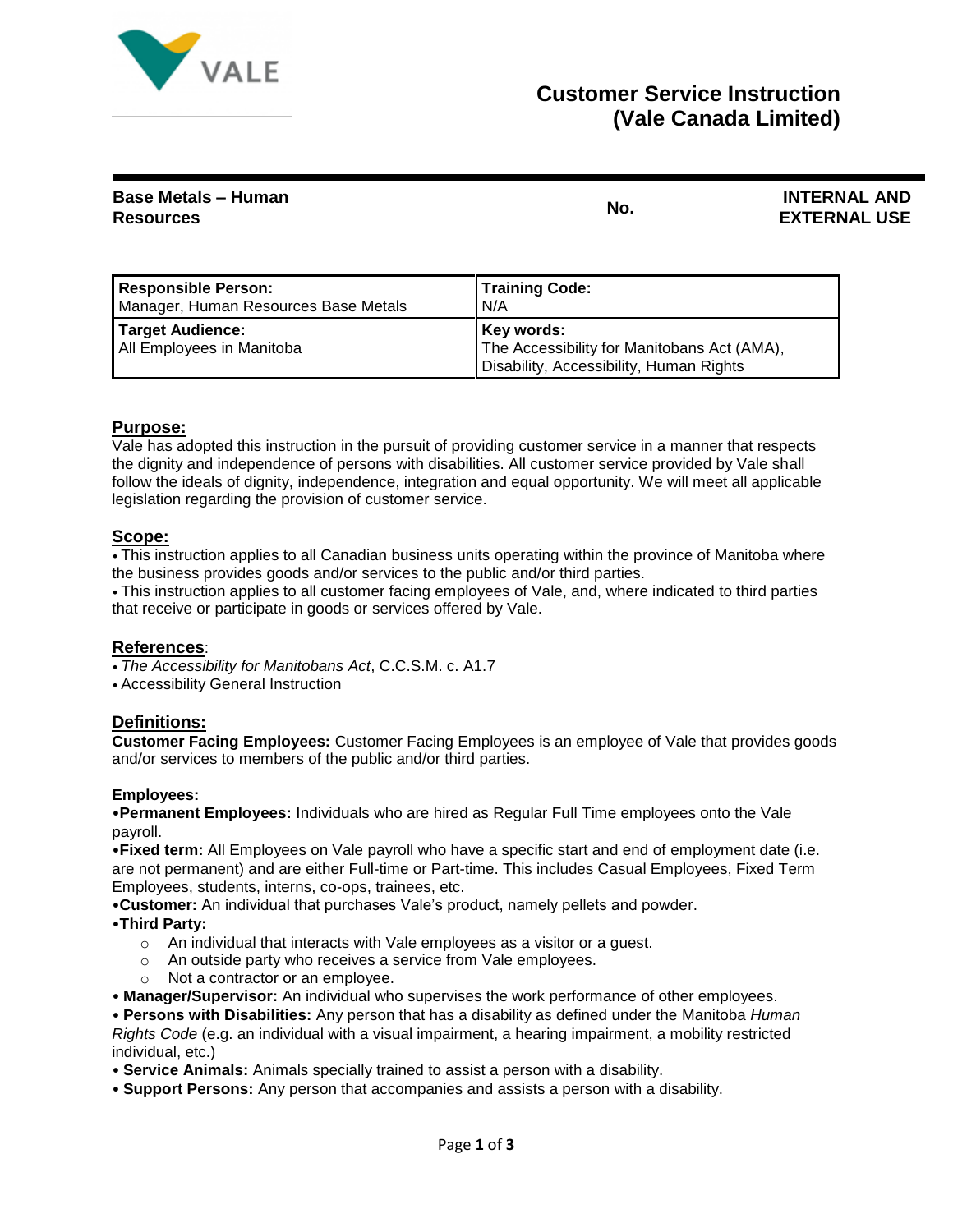

# **Customer Service Instruction (Vale Canada Limited)**

**Base Metals – Human Resources No. INTERNAL AND** 

**EXTERNAL USE**

## **Process/Principles**

### **Application:**

### **Service Animals**

Service animals can be used on our premises, except in areas where otherwise prohibited by law (e.g. food preparation areas) and subject to safety considerations. Where service animals are not clearly identified, a staff member will ask the owner to provide appropriate documentation.

#### **Assistive Devices**

An individual with a disability may use an assistive device, including such items as:

- Wheelchairs
- Walkers
- **White Canes**
- Note taking devices
- Portable magnifiers
- Assistive listening devices
- Personal oxygen tanks
- Devices for grasping

Vale shall accommodate individuals with disabilities requiring the use of Assistive Devices while such individuals attend on Vale property for the purpose of the receipt of a good or participation in a service.

#### **Support Persons**

Vale shall waive any applicable access fees to the premises and/or Company run events for a support person that accompanies a person with a disability. Unless there is a genuine safety concern, support persons can be used to accompany an individual with a disability while attending on Vale property for the purpose of the receipt of a good or participation in a service.

#### **Feedback Process**

Vale shall provide customers with the opportunity to provide feedback on the service provided to them. Feedback forms along with alternate methods of providing feedback such as, verbally, over the phone, through email will be available upon request. All customers will receive acknowledgement of their feedback, along with any resulting actions based on concerns or complaints that were submitted.

#### **Notice of Disruptions in Service**

Vale will provide as much advance notice as is possible regarding any planned or unplanned disruption in service, or availability of accessible products / services. Service Disruptions will be posted in writing at all entrances, and at the point of disruption. Where possible, we will make every effort to provide notice to customers over the phone, and on our website.